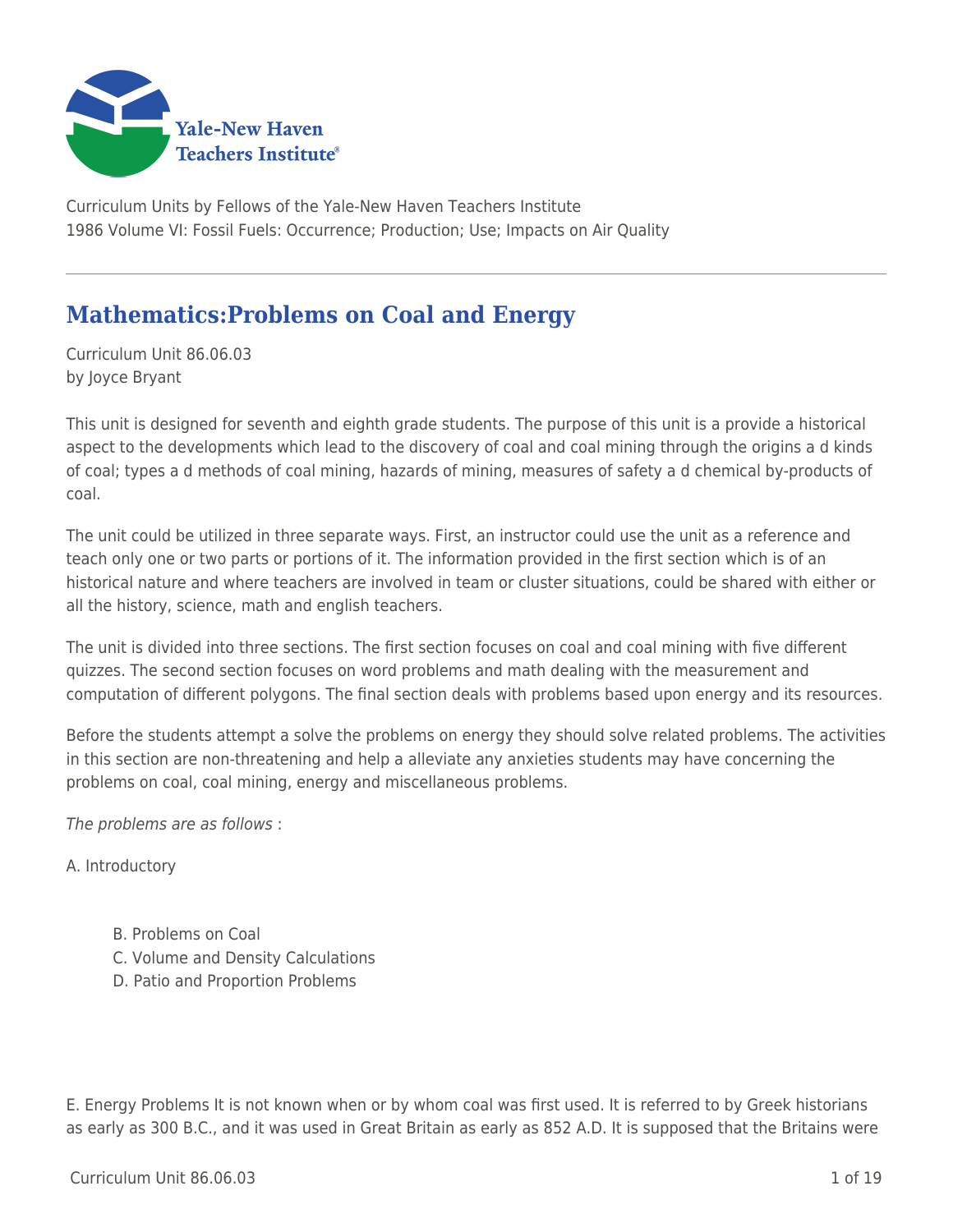the first people a make practical use of it and coal mining was in successful operation in the island more than three hundred years before Columbus discovered America. The first discovery of coal in the United States, of which we have any record, was made by Father Hennipin near Ottawa, Illinois, in 1878. The first mine worked in the United States was Opened in Richmond, Virginia, in 1750.

Coal is a combustible rocklike substance formed from accumulations of plant matter that have undergone physical and chemical changes through geological processes. Coal varies in color from brown a black, has a dull a bright luster and may be soft or hard. Most coal occurs in large deposits called coal beds and they are made up of bands or seams separated by layers of clay, rocks and other mineral substance. The seams of the coal vary in thickness from a fraction of an inch to several hundred feet. Coal lies at various depth in the earth and some is found just below the surface of the ground. Although coal is found on every continent, it is unevenly distributed. The world's reserve supply is more than five trillion tons. Forty percent of these reserves are located in North America. (See Appendix A)

Coal is of organic origin, formed from the remains of living things such as trees, herbs, shrubs, vines and other plant materials that flourished millions of years. From this variety of vegetation and its complex carbon compounds came a great assortment of coals, from brown coal and lignite or peat to the hardest kind of anthracite.

Coal consists chiefly of carbon, derived directly from organic carbon compounds. It is fossilized plant material, preserved by burial and altered by earth forces. The character of a coal depends Upon the nature of the original plant debris. The different types of coal are lignite, subituminous, bituminous and anthracite.

Some coal was formed millions of years ago. The most high ranked coal was formed more than two hundred fifty million years ago, during the carboniferous period. At that time a warm moist climate prevailed and swamps covered a large part of the world. The air was damp and steamy. Most of the plants were huge strange-looking ferns, reeds, mosses and trees that had no flowers. As these plants died, others grew on top of them. The accumulation of this partly decayed plant matter formed a brown fibrous material called peat, the first stage in the formation of coal.

Variations in the conditions under which coal is formed result in different varieties of coal. Coal has no fixed chemical composition but varies according to the composition of the original materials and the state of development reached in the coal-forming process.

The plant materials from which coal is formed consist primarily of carbon, hydrogen, and oxygen. Under heat and pressure, the hydrogen and oxygen are driven off in the form of water and gases, such as carbon dioxide and methane. The material that remains is composed mostly of carbon. The more heat and pressure applied, the greater the percentage of carbon that remains and the harder the coal.

Coal also contains varying amounts of water, combustible gases and other volatile materials, and mineral impurities. Common mineral impurities include sulfur, silica, iron sulfide, calcium and magnesium carbonates, phosphates and clay. These remain in the ash when coal is burned.

The amount of heat produced when coal is burned depends on the composition of the coal. The heating value of coal is measured in British thermal units (B.t.u.). One British thermal unit is the amount of heat required to raise the temperature of one pound of water one degree Fahrenheit, usually from 38° F. a 40°. (See Appendix B&C)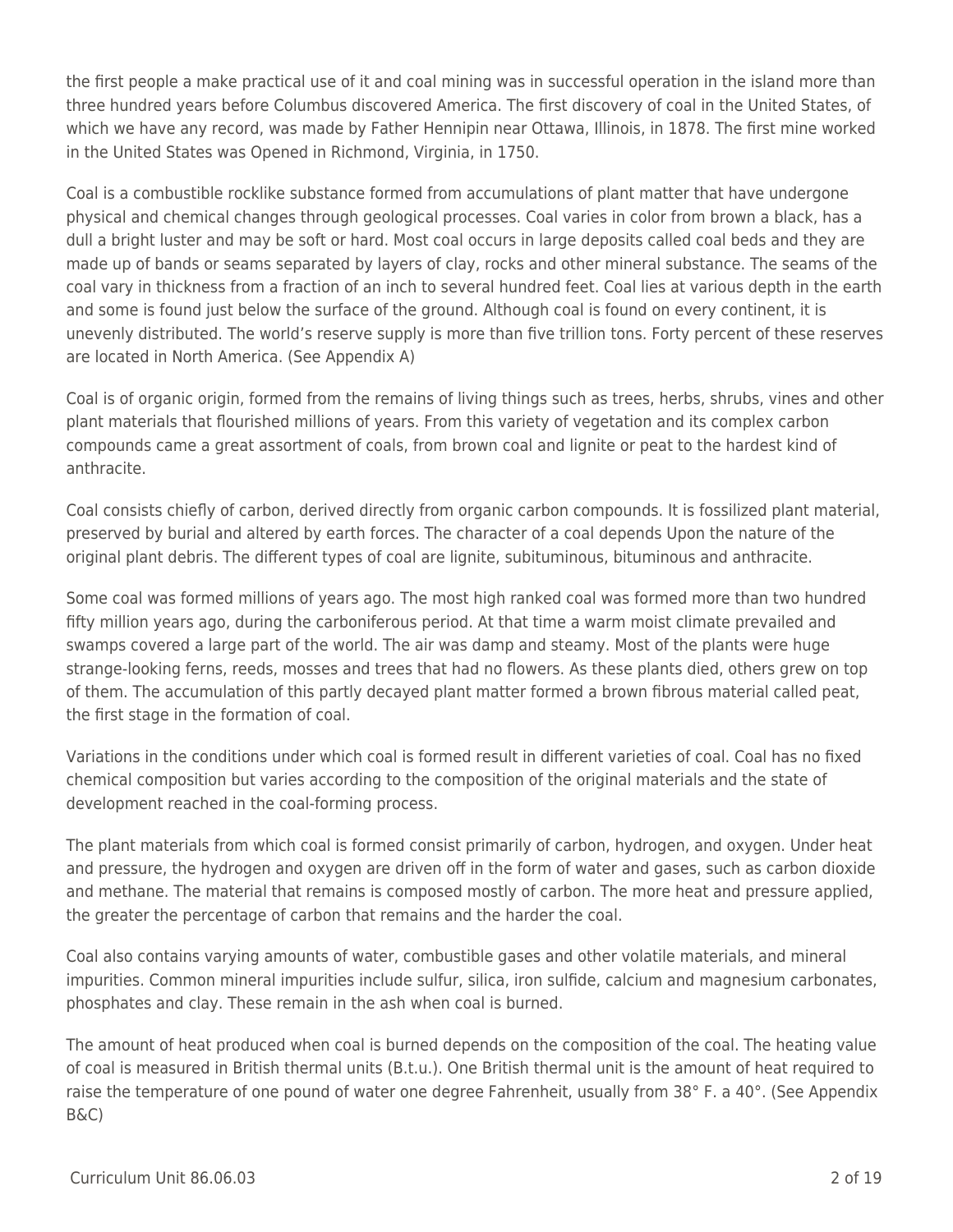Coal is graded in "ranks" according to the percentage of carbon it contains. Generally, the higher the rank, the higher the percentage of carbon and the lower the percentage of volatile materials and moisture in the coal. The principal ranks of coal are anthracite, bituminous lignite.

Anthracite. Anthracite, the highest rank of coal, contains the highest percentage of carbon and the lowest percentage of mineral impurities and volatile materials. Anthracite is a hard, shiny, black coal that burns with a short, blue, smokeless flame. It is valuable as a home fuel because it leaves very little ash and has a high heating value, from 12,700 to 13,700 B.t.u. per pound.

Bituminous Coal . Bituminous coal, the next rank, is subdivided into semibituminous, bituminous, and subbituminous coal. Semibituminous coal is a hard, black, lustrous coal with a high carbon content. Because it has a high heating value and burns with very little smoke, it is widely used for heating homes and other buildings.

Bituminous coal has a lower percentage of carbon and contains more moisture than semibituminous coal. It is soft to hard, is dull to shiny black, and burns with a long, smoky flame. Some bituminous coal, called coking coal, is used to make coke. An other kind, called gas coal, is used to produce combustible gases.

Subbituminous coal is usually dull brown or black in color, is soft, and flakes into thin pieces. It burns with a long, smoky flame and is used to produce steam.

The heating values of the three bituminous types range from 9,500 to 14,000 B.t.u. per pound. Bituminous coals are the most plentiful and widely used of all coals. There are bituminous coal deposits on every continent. (See Appendix D)

Lignite . The lowest rank of coal is lignite, also called brown coal, because of its color. Lignite has the lowest percentage of carbon and the highest percentage of moisture, volatile materials, and mineral impurities. It has a soft, woody texture and crumbles easily when dry. Lignite burns with a long, smoky flame and has a relatively low heating value, ranging from 6,700 to 8,300 British thermal units per pound. Lignite is sometimes dried and pressed ink briquets for use in fireplaces. Nearly all the lignite mined is used to produce steam and electrical power.

Coal is also classified by the material from which it is formed. Different types of coal are produced from different plant materials. Three common types of coal are banded coal, cannel coal, and splint coal. Each rank may theoretically include coal of each type but seldom does.

Banded coal has visible layers of various materials and often contains a highly lustrous substance called vitrain. The bands are formed by the different layers of plant material from which the coal was formed. Most bituminous coal is banded.

Cannel coal is unbanded and uniform in texture. It has a silky or greasy luster and usually is formed from spores and pollen grains. Cannel coal ignites easily and burns with a bright flame.

Splint coal is dull, with fine ridges. It is hard and has a metallic ring when struck. Splint coal is used as fuel for steam power plants.

Deposits of coal vary in thickness from less than 1 inch to more than 100 feet. Most coal is mined from beds which are from 2 1/2 to 8 feet thick. These deposits are sometimes called seams (veins), but geologists prefer to use the word bed, because coal was formed in wide bedding areas. Coal deposits are sandwiched between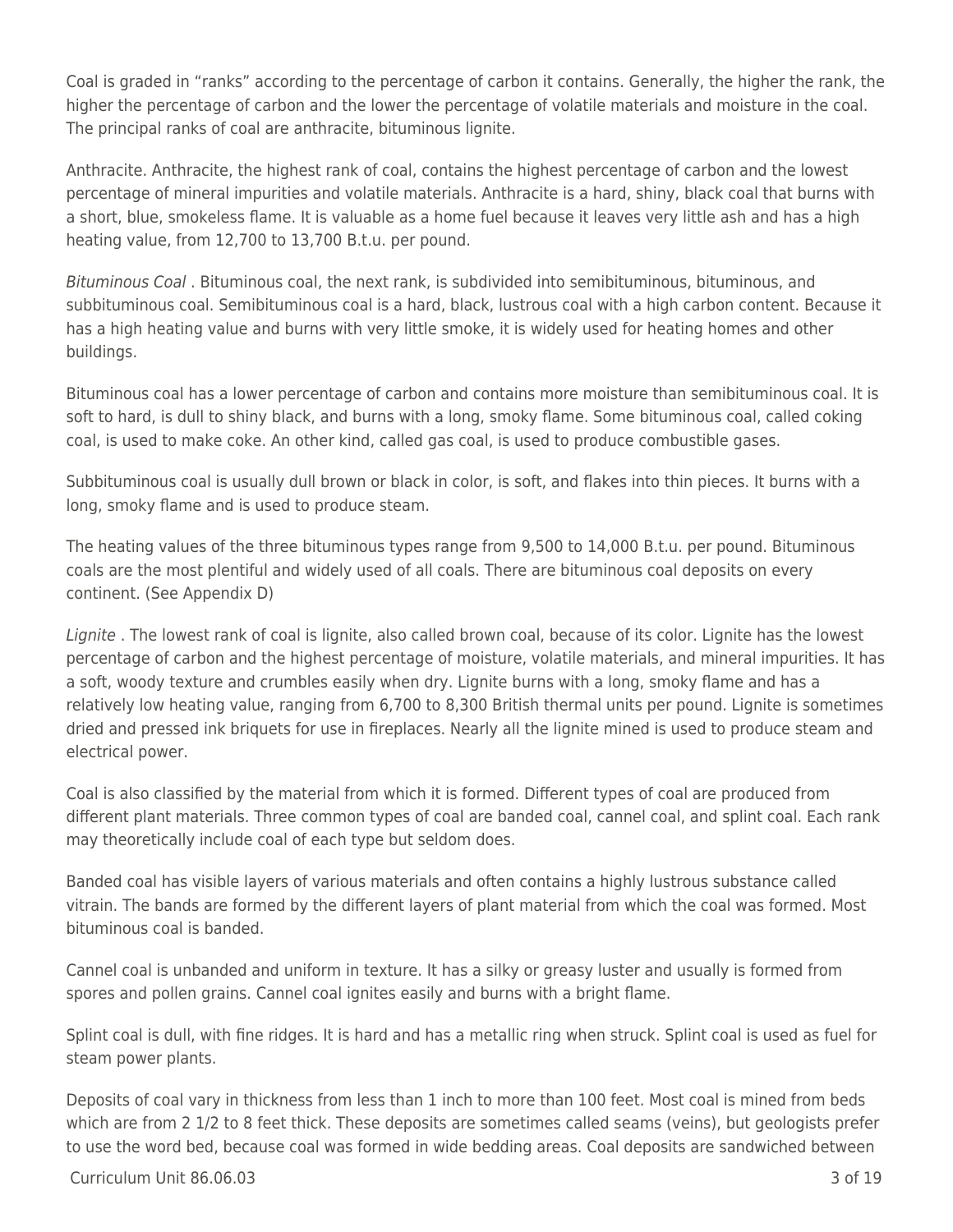layers of rock and dirt. The deposits may be level, sloping, or tipped on end, depending on whether they have been affected by the cracking and folding of the earth's crust. Coal beds may lie deep in the ground or near the surface. In hilly or mountainous country, the coal often is exposed on the hillside. But it is likely to be covered with dirt or weathered from exposure and hard to recognize. Excavations for buildings or highways frequently uncover coal beds. Sometimes coal is found in drilling for water, oil, or gas. But the principal method of locating coal is to use core drillings. This is done by drilling out a core (column) from the earth's crust to indicate, layer by layer, what is under ground.

Coal beds are made up of bands, or seams, of coal separated by layers of clay, rock, shale, or other mineral substances. The seams vary in thickness from a fraction of an inch to several hundred feet. Most of the coal beds mined in the United States have seams 3 to 7 feet thick, but the great anthracite bed is 50 to 60 feet thick, and some beds of brown coal are over 300 feet thick.

Coal lies at various depths in the earth. Some coal is found just below the surface of the ground. Geologists estimate that some coal reserves lie as deep as 6,000 feet beneath the earth's surface. In the United States many large coal beds are close to the surface, but in Great Britain most of the coal lies at great depths. Coal seams may be flat or sharply folded because of the buckling and shifting of the earth.

Coal, although found on every continent, is unevenly distributed. According to an estimate of the U.S. Bureau of Mines, the world's reserve supply of coal is more than 5 trillion tons.

There are two general methods of mining coal: underground or deep mining, and surface or strip mining. Underground mining is of three types, depending on the nature of the terrain, the thickness of the coal seam or vein and on whether the coal is embedded in a hilly or a mountainous country or in flat areas. These are shaft mining, drift mining, and slope mining. The methods of mining are, room-and-pillar-and-breast techniques and hard-and-pillar system.

There are two general methods used to mine coal. These are (1) strip (surface) mining, and (2) underground (deep) mining. Miners usually use strip mining when the coal beds lie close to the surface of the earth. Otherwise, they use underground mining methods.

### Strip Mining

In this method, giant power shovels or other earth-moving equipment remove the overburden, the layer of earth and rock that covers the coal seam. When the coal is exposed, it is broken up usually by explosives, and loaded by smaller power shovels into huge trucks. The trucks carry the coal to preparation plants. Strip mining is fast and efficient. However, it can ruin the appearance or an area and leave banks of land exposed to erosion. For these reasons, many states have restricted strip mining or required that the land be made productive again after it has been mined. The coal industry has developed many ways of reclaiming stripmined areas, including planting crops on the land or turning it into a recreation area.

### Underground Mining

Includes several types of mines. The most important of these are (1) shaft mines, (2) drift mines, and (3) slope mines. Each type of mine is best suited to removing the coal from a particular type of coal bed. (See Appendix  $E \& G$ 

### Shaft Mines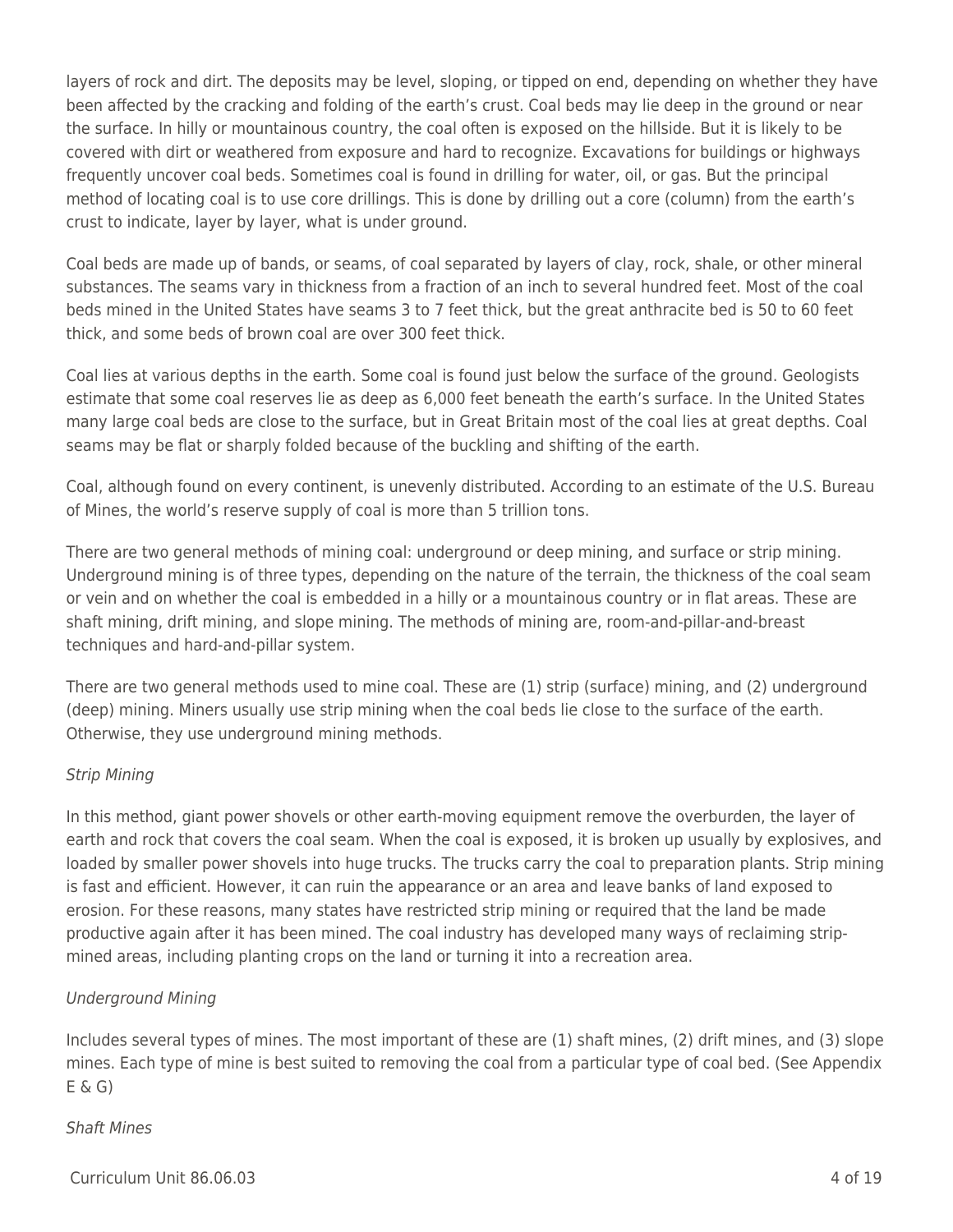Reach coal beds that lie far below the earth's surface. A hole is dug straight down to the coal. The miners then dig horizontal entries through the seams of coal. Elevators carry the miners, equipment and coal between the coal seam and the surface. Separate shafts are dug to provide ventilation for the working rooms far underground. The average depth of shaft mines in the United States is 260 feet.

#### Drift Mines

They are also used to reach coal beds in hillsides. The entrance is located where the coal is exposed on the hillside, and the tunnel is dug through the coal bed.

#### Slope Mines

They are also used to reach coal beds in hilly areas. Miners open a sloping tunnel through the ground to the coal bed level. The miners and their machines are moved in and out of the mine on cars that are pulled by electric locomotives along steel tracks. Coal is taken out in similar cars, or by conveyor belts.

Coal is mined according to a definite plan. The plan must allow as much coal to be removed as possible, in the safest and most efficient way possible.

The wall of the bed from which the coal is taken is called the mine face. In cutting into this mine face, there are two general mining systems: (1) the room-and-pillar system, and (2) the longwall system.

Room-and-Pillar Mines are composed of a series of rooms cut into the coal bed from numerous entries. The miners leave pillars (columns) of coal standing to help support the roof until they mine cut a particular area. Then, as the miners move back to the main entry they systematically remove the pillars and permit the roof to fall. This system is used in most of the underground coal mines of the United States.

Longwall Mines are common in Europe and are now found in the United States. In this system, coal is mined by a machine which is pulled back and forth across a face 240 feet or more in length. The loosened coal falls onto a conveyor belt which carries it away. Moveable steel props support are advanced. The roof behind is allowed to fall. Miners equipment, and coal move to and from the face through haulageways that open along each side of the face. One advantage of the longwall system is that almost all of the coal can be removed because no pillars are left standing.

After the coal has been mined it is hauled to the surface. Two or three types of haulage equipment are used to deliver the coal to the surface or to the hoisting facilities. Shuttle cars, which are electrically powered rubbertired trucks, receive the coal from the loading machine and relay it to the next haulage unit. This unit is commonly a belt conveyor, called a panel conveyor, that feeds the coal to a mainline conveyor or to the mine railway. In many mines, however, the shuttle cars deliver to cars on the mine railway. These cars are then pulled by electric locomotives 7 to 10 miles to the surface or to the hoisting facilities.

Coal is transported by rail in large open cars called gondolas or hoppers. Mines rear waterways is often shipped by barge, a less expensive method than railway transportation. Coal may be moved to ports by rail and then shipped to its final destination. Trucking coal is less expensive and convenient for short distances. It is also moved by pipeline.

Coal is the source for many chemical products, most of them by-products of the carbonization or coking process. There are believed to be more than 200,000 chemical by-products. Aside from physical warmth and comfort coals principal by-product is coke, which makes possible the manufacture of steel and thousands of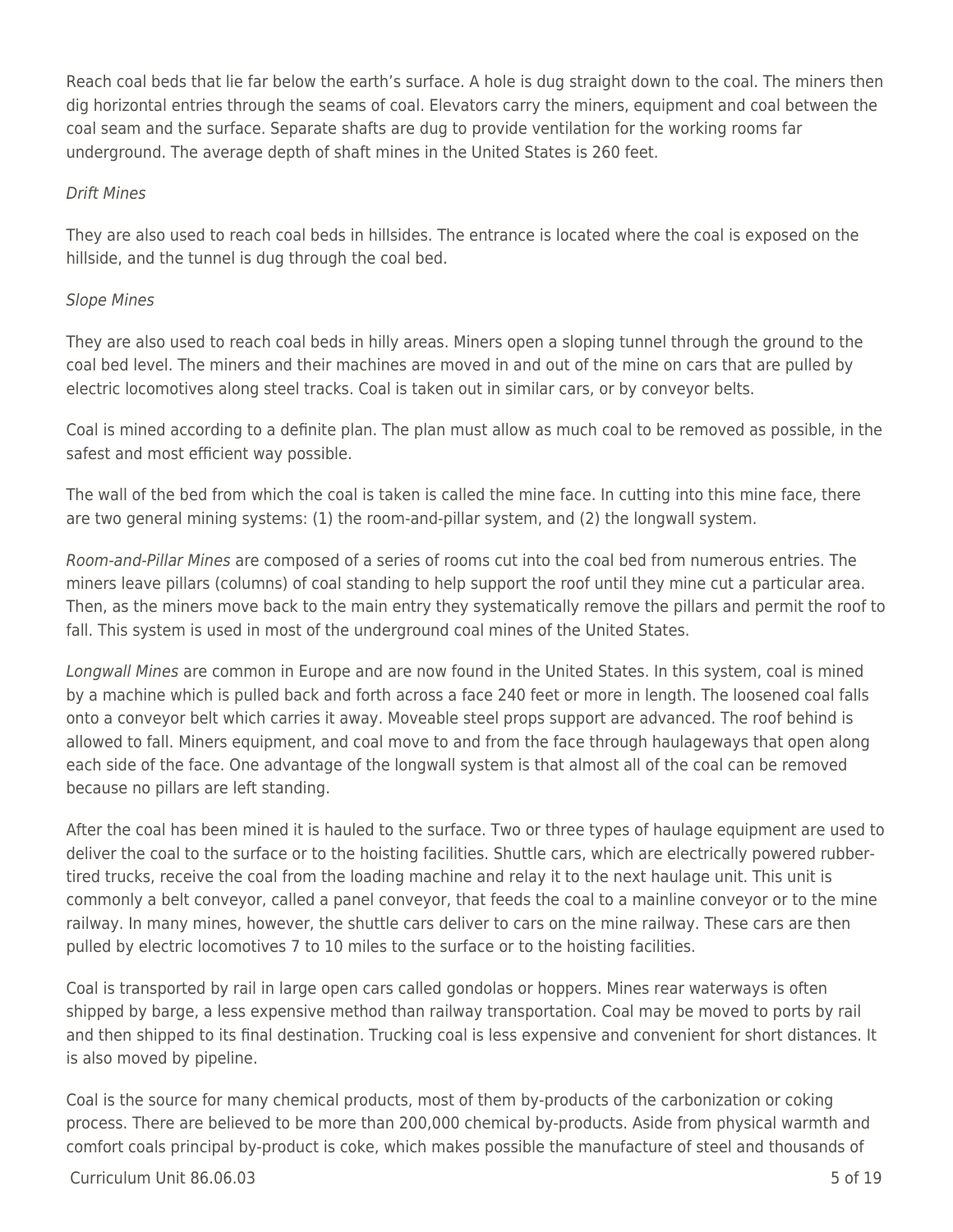other products. The refrigerants, carbon dioxide for dry ice and ammonia, the synthetic in electric refrigerators are coal derivatives. All edible dyes and hundreds of medicine and antiseptics are produced from coal.

# **OBJECTIVE**

To develop the concepts of area and formulas for finding the area of squares, triangles, parallelograms, circles, cubes and other polygons.

To develop concepts of volume and surface area. Example: cylinder, rectangular prism.

Identify quadrilaterals and polygons and compute the answers. Make use of a protractor to draw parallel lines, perpendicular lines, squares and triangles.

# **TEACHING SUGGESTIONS**

Draw a grid on the board and indicated a rectangle. Find the area of the rectangle by counting the squares and demonstrate that multiplying the base times the height gives the same result.

Distinguish between appropriate units for expressing length and area. Caution students that problem solving may require more than one step.

Demonstrate with a,b,c, blocks that the volume of a box in cubic units is the number of cubes that the box holds. Use the blocks to build rectangular prisms of varied dimensions. Have the students count the number of blocks in each layer and then compute the volume of each prism.

Draw several polygons including a triangle. Have students measure them and compute the answers. Define a parallelogram as a quadrilateral with opposite sides parallel, a rhombus as a parallelogram with all four sides equal, a rectangle as a parallelogram with right angles and a square as a rectangle with four equal sides. Have students draw an example of each labeling the sides and angles to justify their choices.

## **INTRODUCTORY PROBLEMS**

#### **SOUARE**

The area of a square is equal to the length of its side times itself or the side squared. Formula:  $A = s$  2

(figure available in print form)

1. What is the area of a square whose sides is 23 feet?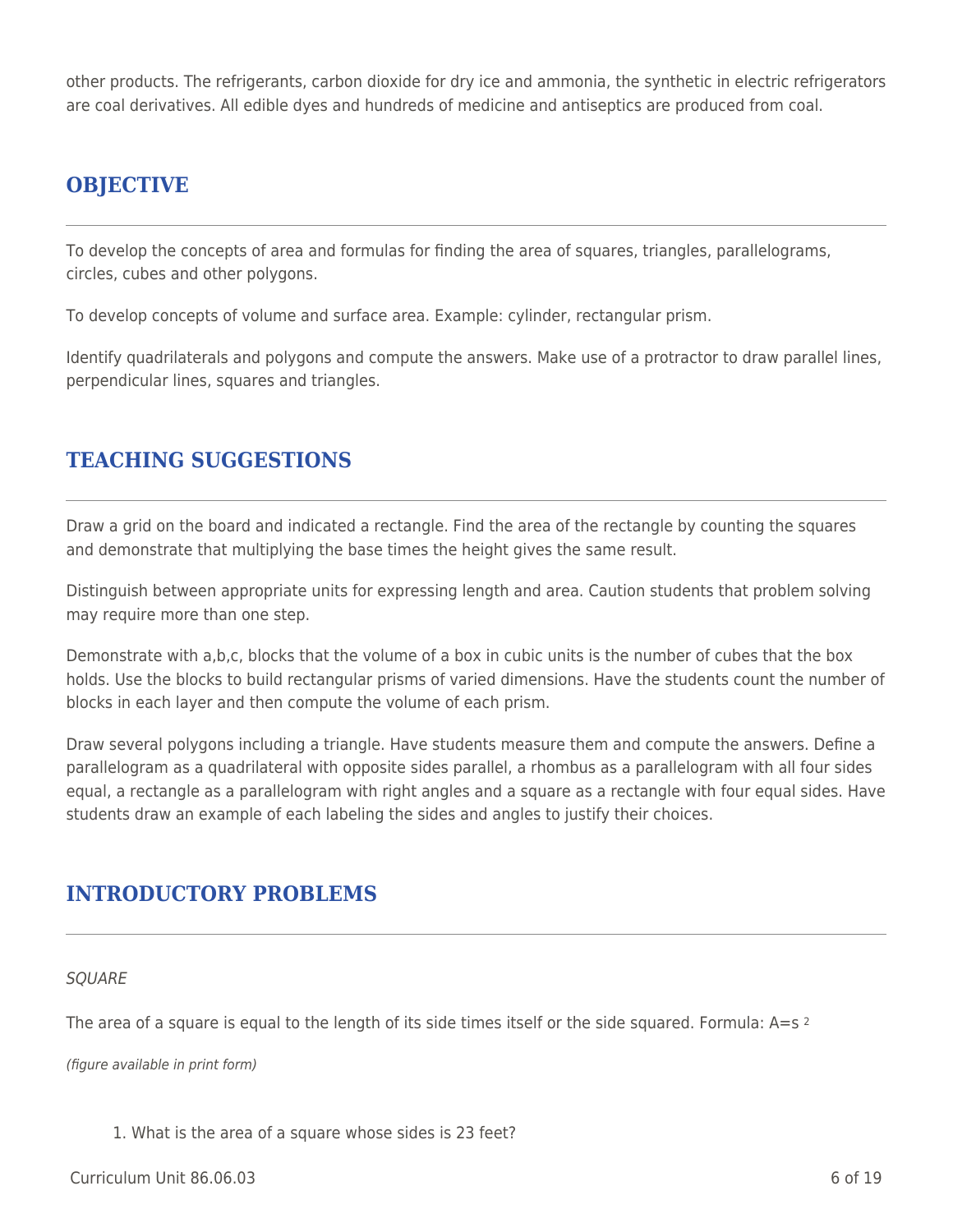2. Find the area of squares whose sides measure: (a) 15 yd, (b) 42 in. (c) 320 rd., (d) 7,090 ft., (e) 1,760, (f) 0.64 mi., (g) 39.37, (h) 20 1/2 ft, (i) 6 3/8 in., (j) 5 ft. 8 in.

#### RECTANGLE

To find the area of any rectangle, multiply the measure of the length times the width. Formula: Area= length x width.

#### (figure available in print form)

1. What is the area of the following rectangle whose measurements are:

(a) length=20 cm width=10 cm

(b) length=15 m width=35 m

(c) length=5 mm width=9 mm

#### PARALLELOGRAM

To find the area of a parallelogram, multiply the base times the heights. Formula:  $A = b \times h$ 

1. What is the area of the following parallelogram?

|  | (a) base = 400 cm height = $24$ cm A= bxh |                                              | 400  |
|--|-------------------------------------------|----------------------------------------------|------|
|  |                                           | (b) base = 12.5 m height = $1.42$ m A=24x400 | x 24 |
|  |                                           |                                              |      |

|  | (c) base = 14 mm height = 7 mm $A=9600cm$ | 1600 |
|--|-------------------------------------------|------|
|  |                                           |      |

800

Answer:9600cm 9600cm

#### **TRIANGLE**

The area of a triangle is equal to one half the altitude times the base. Formula:  $A = 1/2$  ab or  $A = a \times b$ 

### \_\_\_\_ 2

1. Find the Area of a triangle with an altitude of 26ft. and a base of

17ft. A=1/2 ab a=26' A=1/2x(26x17) b=17' A=221 sq. ft. Answer: 221 sq.ft. (figure available in print form) Find the areas of triangles having the following dimensions. altitude 20 in. 26 1/2 ft. 4.8yd. base 15 in. 2 1/2 ft. 3.4yd. (figure available in print form)

Curriculum Unit 86.06.03 7 of 19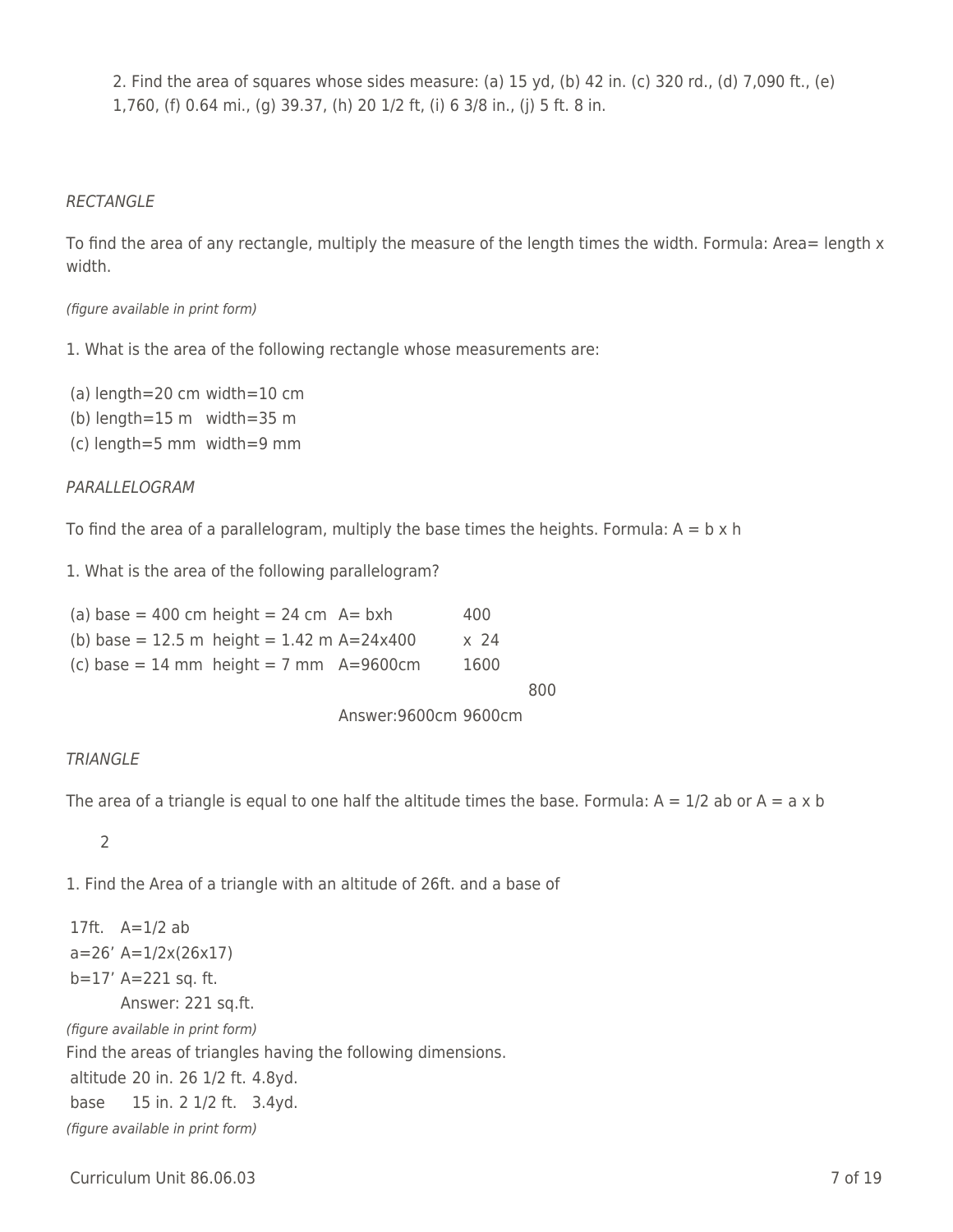#### TRAPEZOID

The area of a trapezoid is equal to the height times the average of the two parallel sides. Formula:  $A = h x(b + b)$ b2)

 $2$ 

(figure available in print form)

1. Find the area of a trapezoid with bases of 44 inches and 36 inches and a height of 30 inches.

(figure available in print form)  $A= 30x(44+36)$  44 2 +36 Answer:1,200 sq.in.  $A = 30x40$  80 A=1,200 sq.in. 80-2=40

Find the areas of trapezoids having the following dimensions.

heights 8in 5ft 18ft. 6ft. 10in. upper base 4in. 9ft. 29rd. 11 3/4 ft. 1ft. lower base 10in. 13ft. 36rd. 14 1/2 ft. 1ft. 4in.

DISCOVERING<sup>1</sup>

1. Using a set of circles cut out of wood (circles approximately 8cm., 14cm., and 20cm. in diameter, for example) and a tape measure graduated in millimeters, measure the diameter and circumference of each. For each circle divide the circumference by the diameter. 2. Draw circles 8cm., 14 cm., and 20cm., in diameter on a piece of graph paper ruled in millimeters. Determine the area of each circle by counting the number of square millimeters in each. For each circle divide the area (in square millimeters) by the square of the radius (in millimeters).

3. Measure the diameter and volume of wooden spheres of three different diameters. This measurement can be made by immersing the spheres in water contained in graduated cylinders; the volume of water displaced is the volume of the spheres. For each sphere divide the volume by 4/3 times the radius cubed.

4. The answer Obtained in each of these calculating should all be slightly greater than 3. If all of the measurements are made with a high degree of accuracy the answers would be very close to 22/7. This number appears frequently in studies of sciences and it is designated by the Greek symbol <sup>1</sup>. This number has been determined with great accuracy; to nine decimal places, for example, it is equal to 3.141592654. You have now learned the following: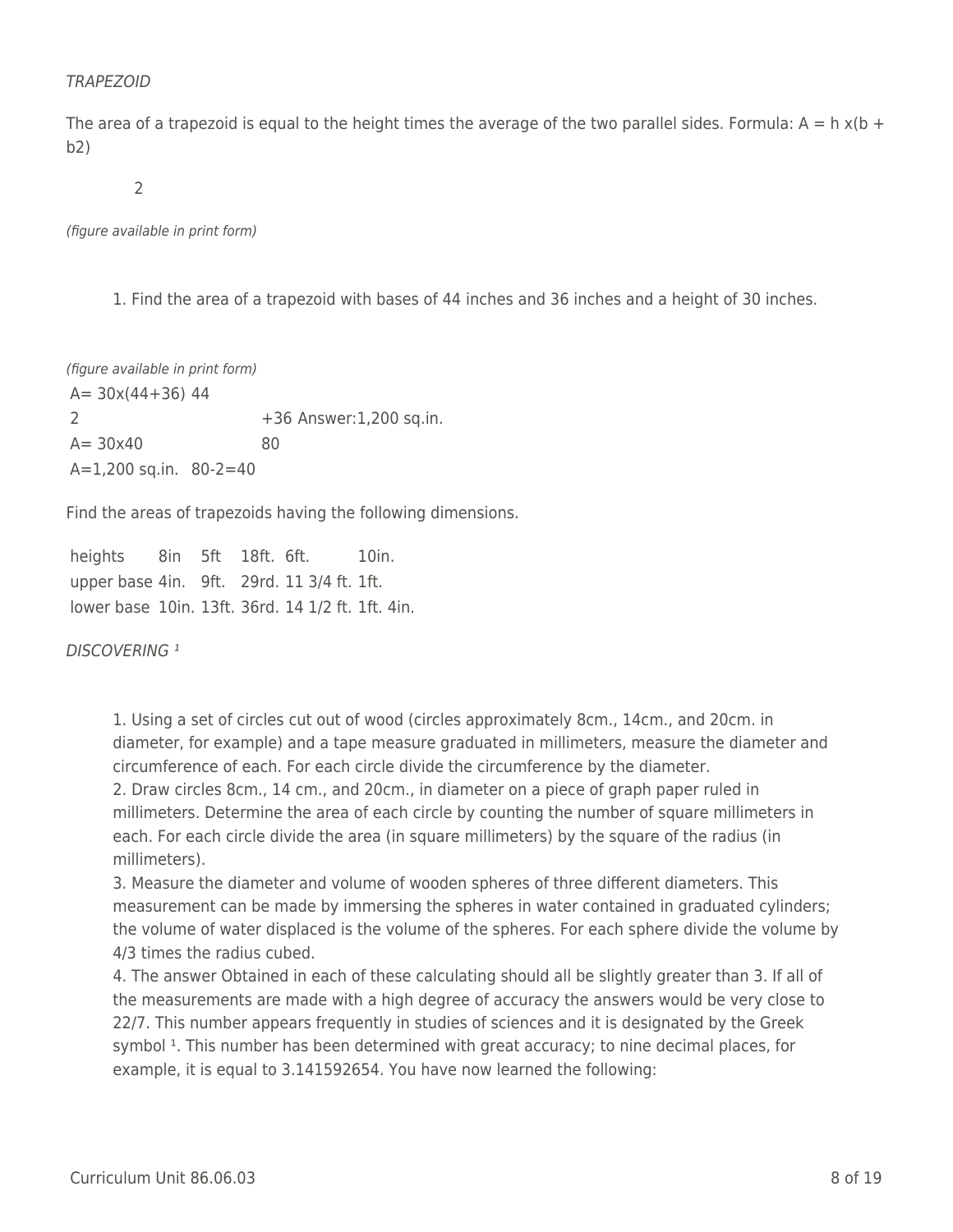(figure available in print form) For a circle; circumference =  $^1$  x (diameter) C =  $^1$  D area =  $\alpha$  x (radius squared)  $A = \alpha R^2$ For a sphere

volume =  $4/3$  <sup>1</sup> x (radius cubed)  $V = 4/3$  <sup>1</sup> R <sup>3</sup>

For each of the following diameters calculated the circumference and area of a circle and the volume of a sphere: 25cm. (the diameter of a dinner plate); 66cm. (the diameter of a bicycle wheel); 8,000 feet (the diameter of the earth).

### Sphere

The volume of a sphere is equal to 4/3 times pi (<sup>1</sup>) times the cube of the radius. Formula  $V = 4/3$  <sup>1</sup> r <sup>3</sup>.

Sometimes the formula  $V=$  <sup>1</sup>d <sup>3</sup> is used.

6

- 1. Find the volumes of spheres having the following radii:
- a) 40 in b) 66ft c) 12.4 yd. d) 2 1/2 in.
- 2. Find the volume of spheres having the following diameters:
- a) 25 ft. b) 74 in. c)10.2 ft. d) 8 1/2 in.

#### VOLUME

The volume of a cube is equal to the length of the edge times itself times itself or the edge or side cubed. Formula:  $V = e^{3}$  or  $V = s^{3}$ .

1. Find the volume of a cube whose edge measures 17 inches.

(figure available in print form)

| $V = e3$            |     | 17 289          |
|---------------------|-----|-----------------|
| $V = (17)$ 3        |     | $x17 \times 17$ |
| $V = 17x17x17$      |     | 119 2023        |
| $V=4,913$ cu.in. 17 | 289 |                 |
|                     |     | 289 4913        |
|                     |     |                 |

Answer:4,913 cu.in.

2. Find the volumes of cubes whose edges measure: a) 10ft. b) 15in. c) 11 1/2ft. d) 28ft. e) 1.08yd. f) 0.38 in. g) 4  $1/2$ ft. h) 5  $3/4$ yd. i) 6yd. j) 7  $1/2$ in.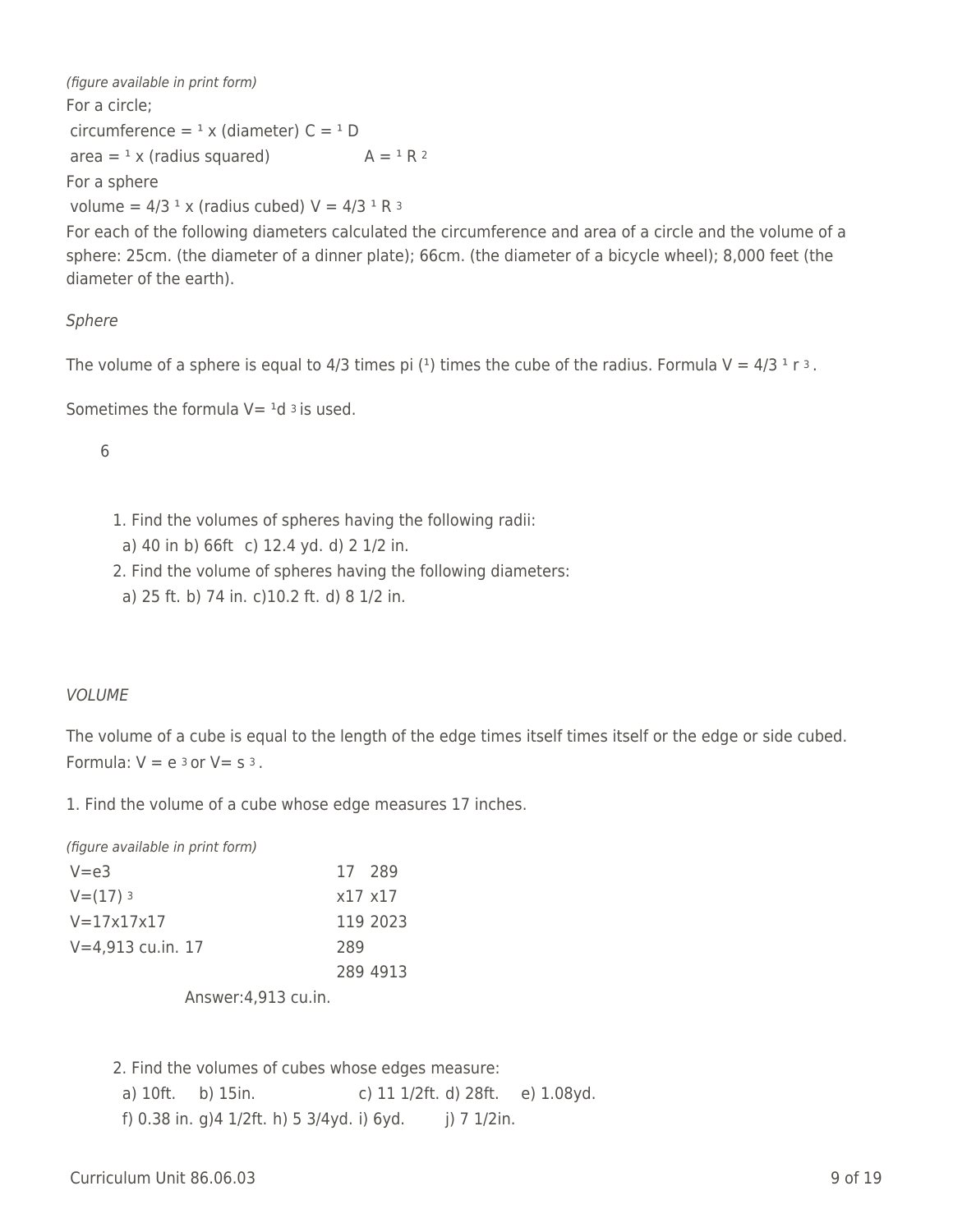### **CONSUMER PROBLEMS**

1. A microwave oven uses 1.5 kilowatt hours of electricity in 30 minutes. How much electricity does it use in 3 hours?

2. The January electric bill was \$142.60, which was twice as much as the December bill. The February electric bill was \$20.00 higher than the December bill. What was the total cost of electricity for the three months?

3. Allen Williams is paid overtime for his work as an electrician. His basic pay is \$12.00 an hour. Any time over 40 hours is one and a half times his basic pay. What will Allen earn if he works 48 hours this week?

4. Christopher bought 300 shares of coal mine stock for \$20,550.00 when the price of the stock went up, he sold it for \$216.00 a share. What was his total profit on the stock?

5. Gregs family spends \$200.00 a month on heating. They use 25 50-lb bags of coal and \$90.00 worth of oil. How much does a 50-lb bag of coal cost?

6. a. A coal miner is expected to work 48 hours each week. The miner would earn \$12.00 an hour for the first 40 hours. The miner would be paid one and a half times his hourly wage for the 8 hours overtime. How much would he earn in overtime? What would his total salary for the week, for the month, for the year?

b. What is his gross income?

7. Coal produces ash, Each grade of coal contains its own amount of ash. If 400 pounds of ash are left after burning two tons of coal, how many pounds, of ash would be left after burning 8 1/2 tons of coal?

8. It cost the Brown Family 16 cents a day for lighting the entire household, five cents each for cooking three meals on an electric range, and 70 cents a day for running an electric hot water heater. What is the Brown's family electric bill for one day, for a month and a year?

9. In 1980 the average revenue per kilowatt-hour sold to residential customers was 5.36 cents. Today it cost 2 1/2 times as much. What is the cost today?

10. It cost a half penny to run a combination radio/phonograph for an hour. How much does it cost to run a radio/phonograph for 5 3/4 hours?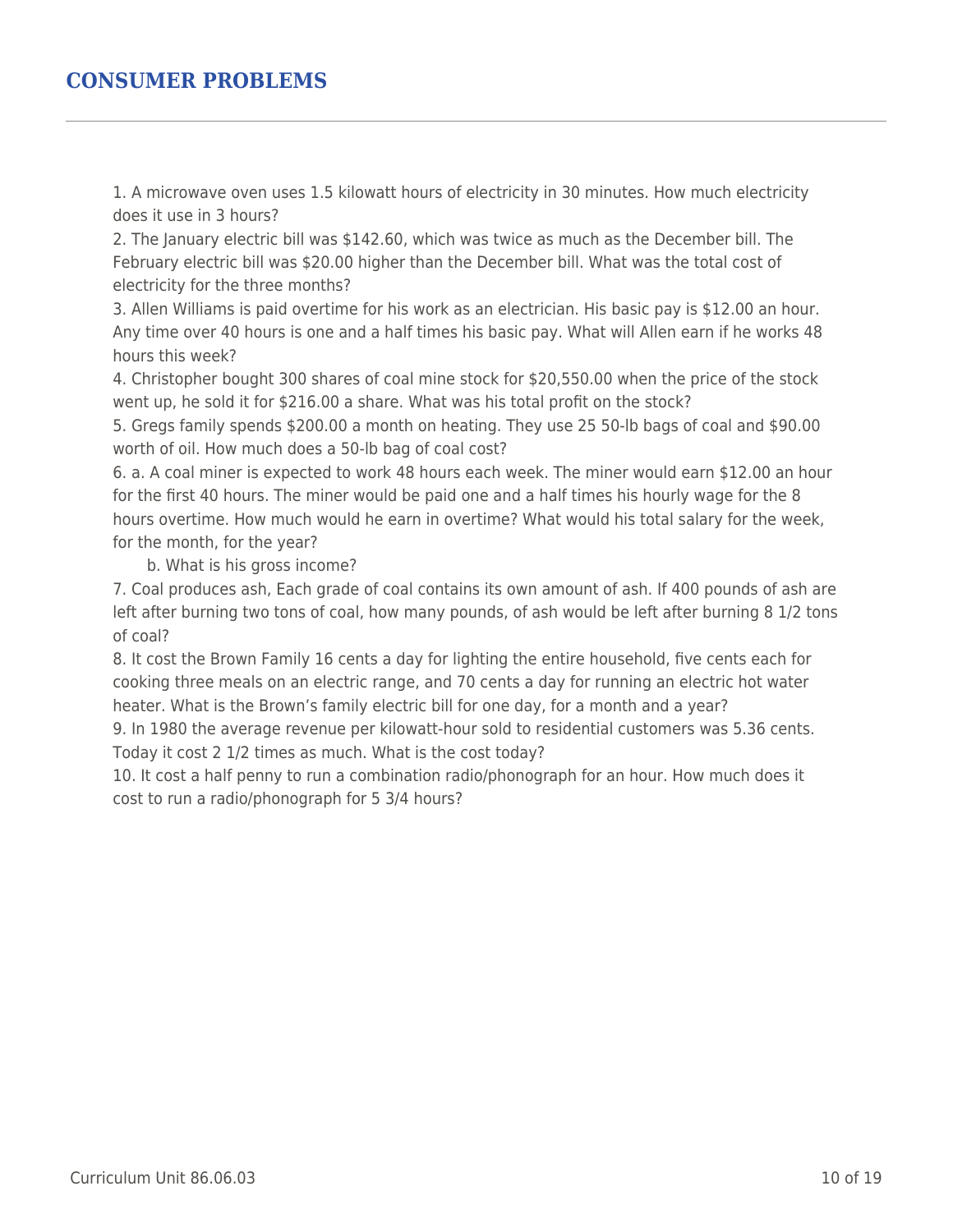LENGTH AND VELOCITY

1. You can measure length with a ruler or measuring tape. A simple and convenient way of measuring lengths is by determining the length of your stride. Using a yardstick or measuring tape mark two points on the ground or sidewalk or street a distance of 100 feet apart. Then walk at your natural pace between the two points, counting your steps. Calculate the length of your stride.

2. Walk around a square or rectangular block near your home or school, counting the number of steps you take in walking along each side. Calculate the length of each side.

3. Another convenient way of measuring length is by using your bicycle. Mark a spot on the rear tire with chalk or a bandaid. Then push your bicycle over a marked distance of 100 feet and count the number of revolutions made by the rear wheel. How far does your bicycle move during one revolution of the rear wheel?

4. Measure the length of each side of the block that you used in problem 2 by using your bicycle and compare with the answers you obtained in problem 2.

5. Take a walk on a long straight street where you can turn around and look back to your starting point. Stop and look back when you have walked a fourth of a mile (1,320 feet), half a mile (2,640 feet), and a mile (5,280 feet). Take a watch along and determine how long it takes you to walk a mile. How many miles could you walk in one hour at the same pace?

6. What is the distance around the athletic field at your school? What are the length and width of a football field? A tennis court?

7. Let's find out how tall a tree is without climbing it. First get a piece of plywood and cut it into this shape:

#### (figure available in print form)

so that the sides a and b are each 12 inches. Now pick out a tall tree on flat ground. Starting from the trunk of the tree, walk away from it in a straight line, counting your steps. After you have walked a short way turn around and face the tree. Hold the wooden shape so that your eye is at corner d and side b is horizontal. Sight along side c pointed toward the top of the tree. Continue until side c points to the top of the tree. Then the distance you have walked is the height of the tree.

8. A tree casts a shadow (AB) of 26ft. while a 3-foot post (EF) nearby casts a shadow (DE) of 2ft. What is the height (BC) of the tree?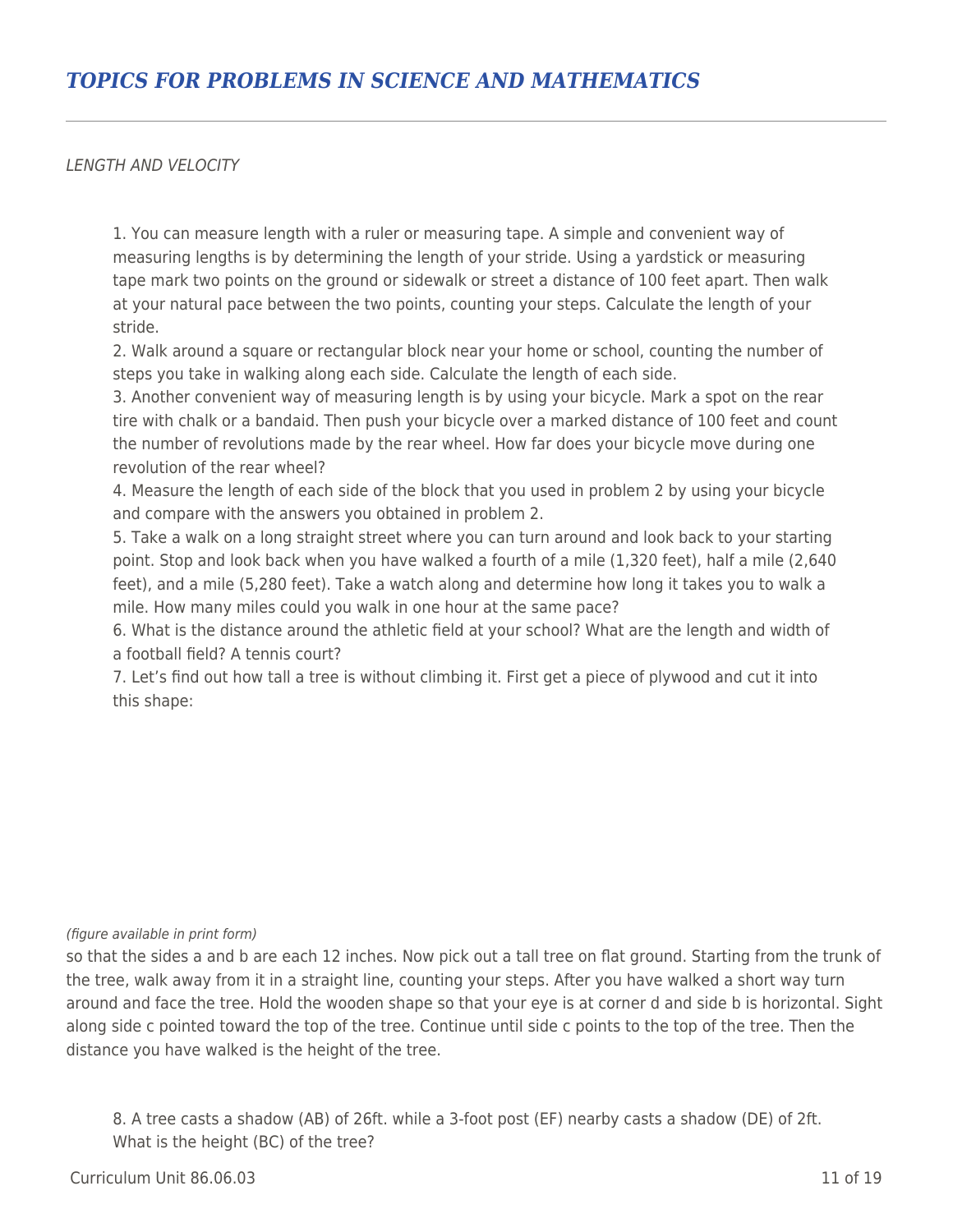(figure available in print form)

9. How fast is the rear wheel of your bicycle turning when you are riding at a speed of 20 miles per hour?

10. Using a tape measure determine the diameter and circumference of each of several circles. For each one calculate the ratio of the circumference to the diameter. Does it depend on the size of the circle?

11. Determine how fast you can ride on your bicycle by measuring a one-mile distance and then riding along it as fast as you can, using a stop watch to determine how long it takes. How many miles could your travel in an hour?

# **ENERGY PROBLEMS**

1. What is the highest rate at which you can do mechanical work? One way to measure this is to use a stopwatch to determine how much time is required for you to climb one or more flights of stairs. First, measure the height (in feet) of the stairs that you are going to climb. Then climb them as fast as you can and measure the time with a stopwatch.

a. the amount of energy that you have expanded, expressed in foot-pounds, is numerically equal to the product of your weight (in pounds) and the height (in feet) of the stairs. Calculate this quantity.

b. the rate at which you have expended energy is the number of foot-pounds calculated in part (a) divided by the time (in seconds). Calculate this quantity in foot-pounds per second.

\_\_\_\_ c. one horsepower is defined as 550 foot-pounds per second. Calculate by number of horsepower you were exerting dividing your answer in (b) by 550.

NOTES TO REMEMBER

energy = (weight in pounds) x (vertical distances in feet)

 $power = (energy)$ —(time)

 $horsepower = (power) - (550)$ 

2. How much energy (in foot-pounds) would be required to lift 1800 cubic feet of water through a vertical distance of 9Oft? If you want to left this water in 18 seconds at what rate (in foot-pounds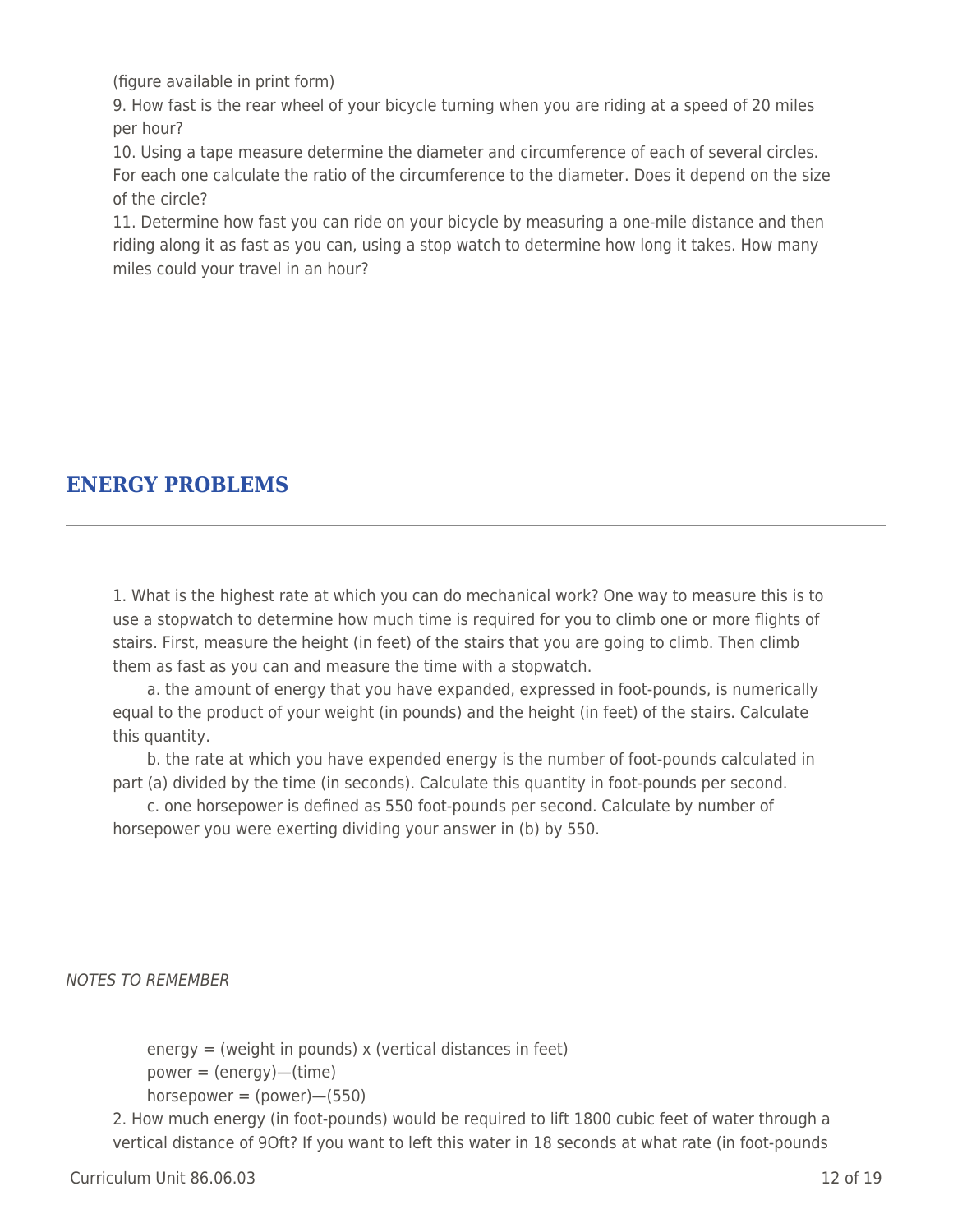per second) will energy be expanded? How many horsepower is this? (1 cubic foot of water weights about 62 pounds).

3. Now think about the reverse process, i.e., about water falling. The falling water can be made to do work by having it flow through a device called a turbine and turn a shaft that operates some kind of machinery. The rate at which energy is recovered is given by the following formula:

Power=(rate of flow, pounds per second)x(vertical distance, feet).

Consider a river flowing at a rate of 150,000 cubic feet per hour. By building a dam at the right place we can create a drop in elevation of 80 feet. How much power (in foot-pounds per second) can the falling water generate? How many horsepower is this?

4. One horsepower is equal to about three—fourths of a kilowatt. If the energy of the falling water in problem (3) is converted to electricity, how many kilowatts could be generated?

## *RATIO AND PROPORTION PROBLEMS*

1. When carbon is burned in air 12 parts by weight, carbon reacts with 32 parts by weight, oxygen to yield 44 parts by weight, carbon dioxide, i.e.

12 grams carbon reacts with 32 grams oxygen to yield 44 grams carbon dioxide.

12 kilograms carbon reacts with 32 kilograms oxygen to yield 44 kilograms carbon dioxide.

12 pounds carbon reacts with 32 pounds of oxygen to yield 44 pounds carbon dioxide. How much oxygen reacts and how much carbon dioxide is formed when 660 kilograms of carbon is burned?

2. When hydrogen is burned in air, 2 parts by weight, hydrogen reacts with 8 parts by weight oxygen to yield 18 parts by weight water. How much oxygen reacts and how much water is formed when 30 kilograms, hydrogen is burned?

3. When sulfur is burned in air, 32 parts by weight, sulfur reacts with 32 parts by weight, oxygen to yield 64 parts by weight sulfur dioxide. How much oxygen reacts and how much sulfur dioxide is formed when 30 kilograms sulfur is burned?

4. The coal burned in a power plant has the following analysis: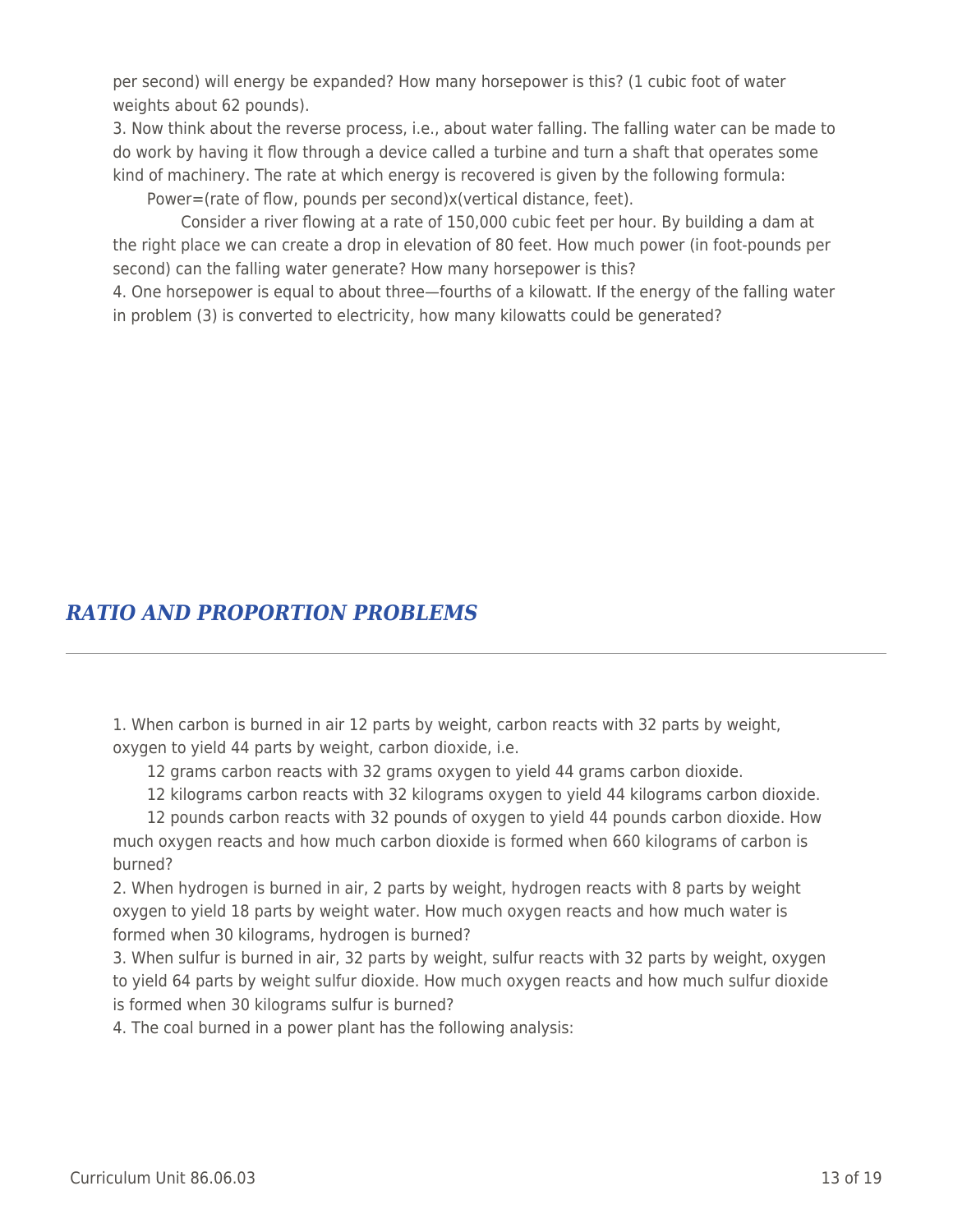\_\_\_\_ % by weight Carbon 66 Hydrogen 3 Nitrogen 1 Sulfur 3 Moisture 11 Ash 16

> \_\_\_\_ Calculate the quantities of carbon dioxide, water, and sulfur dioxide formed when one metric ton (1000 kilograms) of this coal is burned.

> 5. The power plant burns the coal described in the proceeding problem of a rate of 35 metric tons per hour, and it is operated 7800 hours per year. Calculate the weight of ash produced in one year in metric tons. One metric ton is equivalent to 2200 pounds. Calculate the weight of ash produced in one year in pounds.

6. The density of ash is 110 pounds per cubic foot. Calculate the volume of ash produced in one year.

7. If the ash produced in one year were spread out on flat land in a layer 1ft. thick calculate the land area that would be required. Express your answer in square feet and also in acres.

8. A farmer in a Western State owns a track of land of 640 acres, or one square mile. He now uses the land for farming and grows crops that sell for \$9,000 each year. A few feet below the surface is the top of a layer of coal 17 feet thick that can be recovered by strip mining. The coal has a density of 75 pounds per cubic foot.

a. calculate the weight in tons of coal in this deposit.

b. calculate the total value of the coal deposit if it is worth ten dollars per ton.

\_\_\_\_ c. how does the value of the coal compare with the value of crops that could be produced in 100 grams?

9. A power plant can be provided with either of two coal supplies:

Heating Value B.t.u. per lb.

Bituminous 11,000

Lignite 8,000

a. The bituminous coal is available at \$50 per ton (delivered). How much could the company afford to pay for lignite (delivered)?

b. For each of these coals how many pounds of SO2 would be formed by the amount of coal required to yield 10 6 B.t.u. in a furnace?

10. Consider that the average productivity of a miner in a strip mine is 36 tons of coal per day and that of a miner in a deep mine is 12 tons of coal per day. Assume that each works an average of 200 days per year. Calculate the number of strip miners that would have to be added to the work force to produce an additional 5 quads of energy per year, assuming an average heating value for the strip-mined coal of 8,000 B.t.u. per lb. Repeat for deep miners, assuming an average heating value of 11,000 B.t.u. per lb. for deep-mined coal.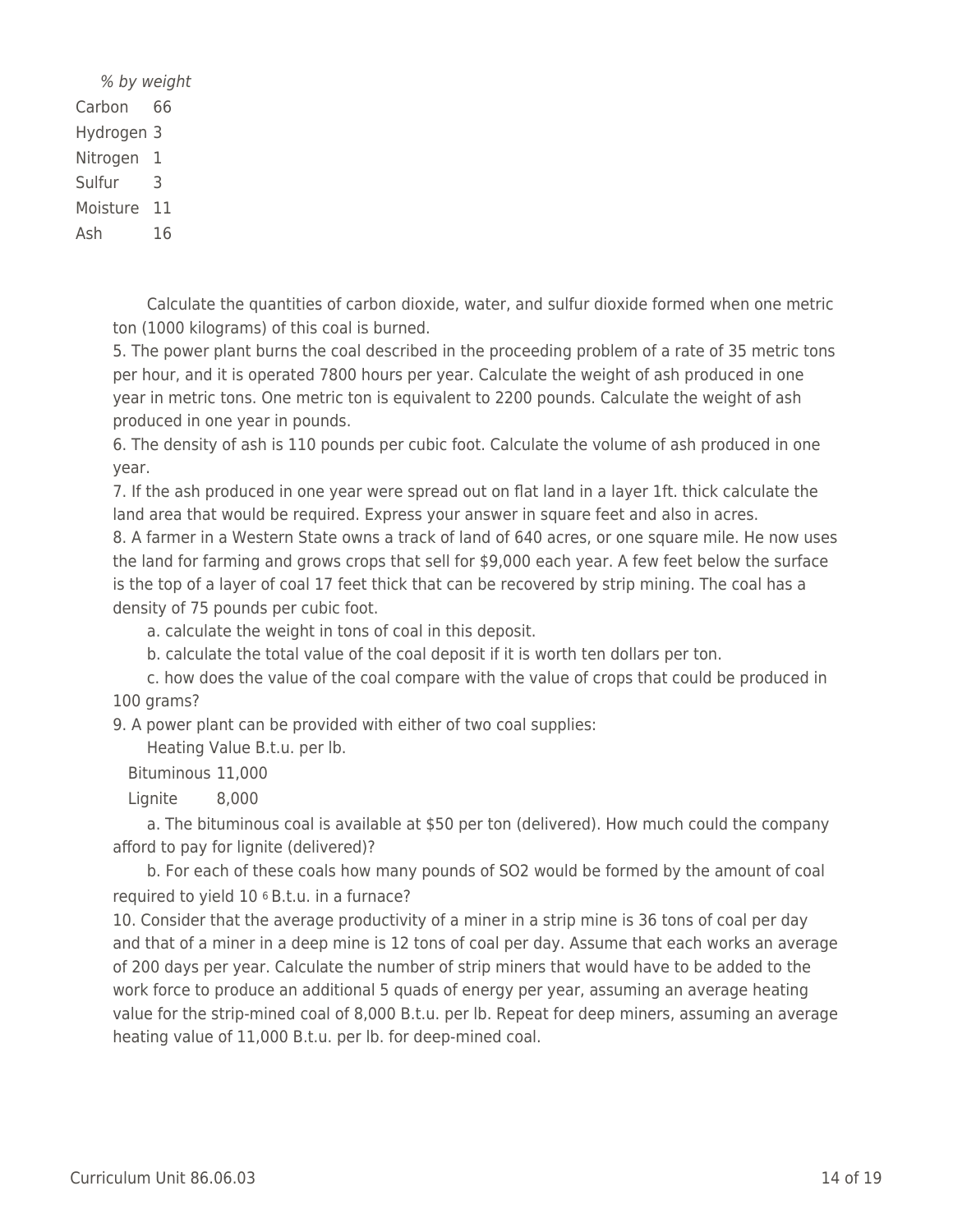### *MISCELLANEOUS PROBLEMS*

1. A mile is 5,280 feet. A square mile is equivalent to 640 acres. Calculate the number of square feet in one acre.

2. A coal-fired power plant uses 2,500,000 tons of coal per year. The coal contains 16.71% ash by weight. How many tons of ash are produced in one year? How many pounds? One ton = 2000 pounds.

3. The ash in the preceding problem consists of small particles and is somewhat like sand in the way it feels. It has no volume, and the utility company must find a way to dispense of it. The density of the ash is 110 pounds per cubic feet. Calculate the number of cubic feet of ash produced in one year.

4. The ash described in the proceeding problems is to be spread over some land that has no other uses. What area of land (in acres) would be required if the ash from one year of operation were spread

out in a layer one foot thick? 5. The life of a power plant is about forty years, so the plant described above could deposit a layer of ash forty feet thick over the area that you calculated in the preceding problem. Can you think of a good use for a hill made in this way?

6. To get a better idea of the size of the land covered in the preceding problem let's calculate the area in city blocks. A typical city block is a square 300 feet on a side. How many acres are there in a city block? How many city blocks would be covered by the layer of ash calculated in the preceding problem?

7. Suppose that a city block has this shape:

(figure available in print form)

\_\_\_\_ 320 feet 280 feet \_\_\_\_ 300 feet

How many square feet are there in this block? How many acres?

8. A Datsun 280Z has a turning radius of 4.5 feet. If this car is driven in a tight circle, how far does it go in one complete turn?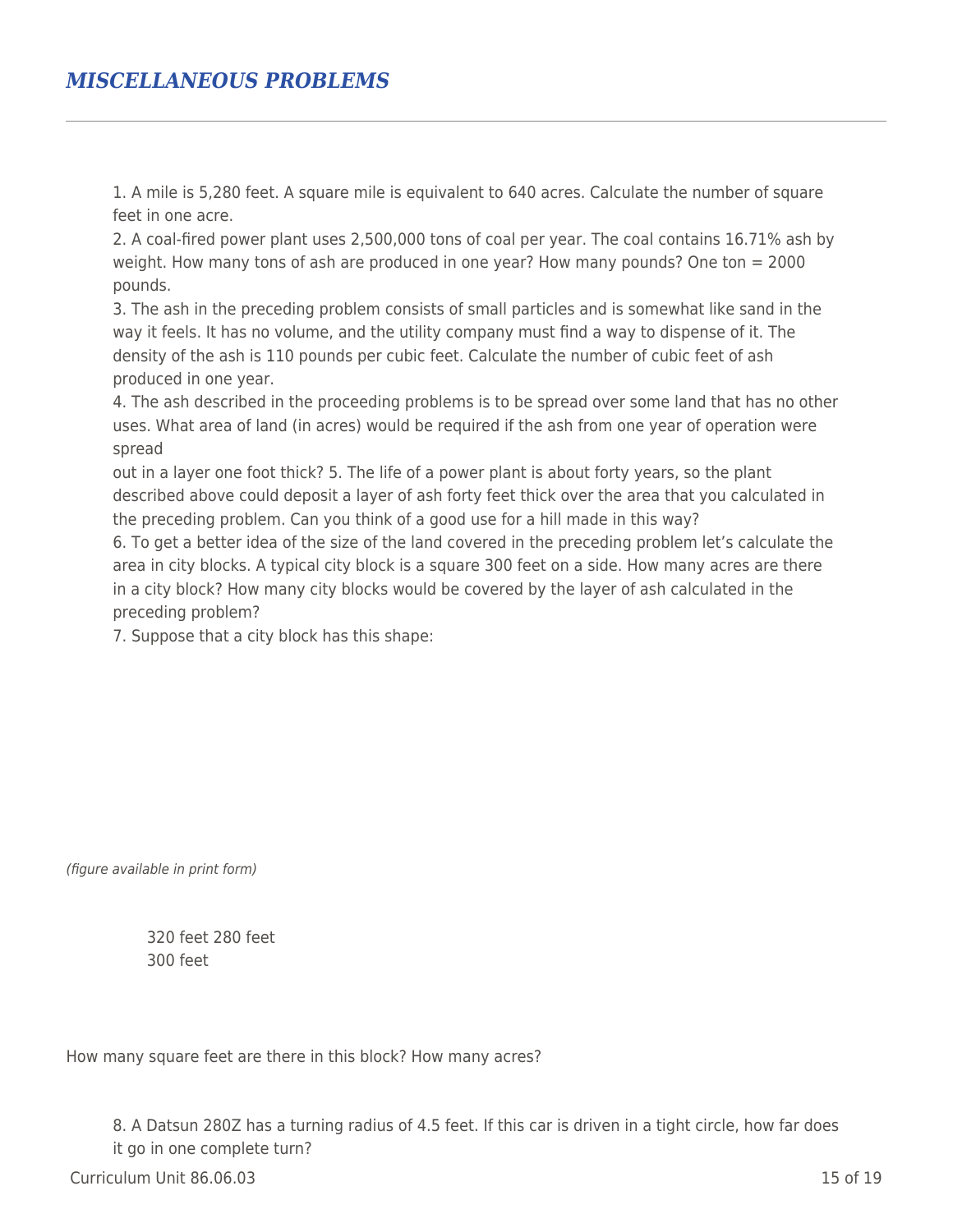9. Danny discovered four different coal mines, following are the shapes of the mines, find the perimeter of each.

(figure available in print form) The following are topics that students may use to create their own word Problems.

### **OTHER TOPICS AND PROBLEMS**

10 speed bicycle Energy work, and power Climbing stairs and hills Hydroelectric power Exercise physiology and athletics Probability Flipping coins Drawing cards Baseball statistics General of electricity Volume and density calculations (coal pile, ash, scrubber sludge) Cooling water rates Conversion of heat to electricity Simple chemical calculations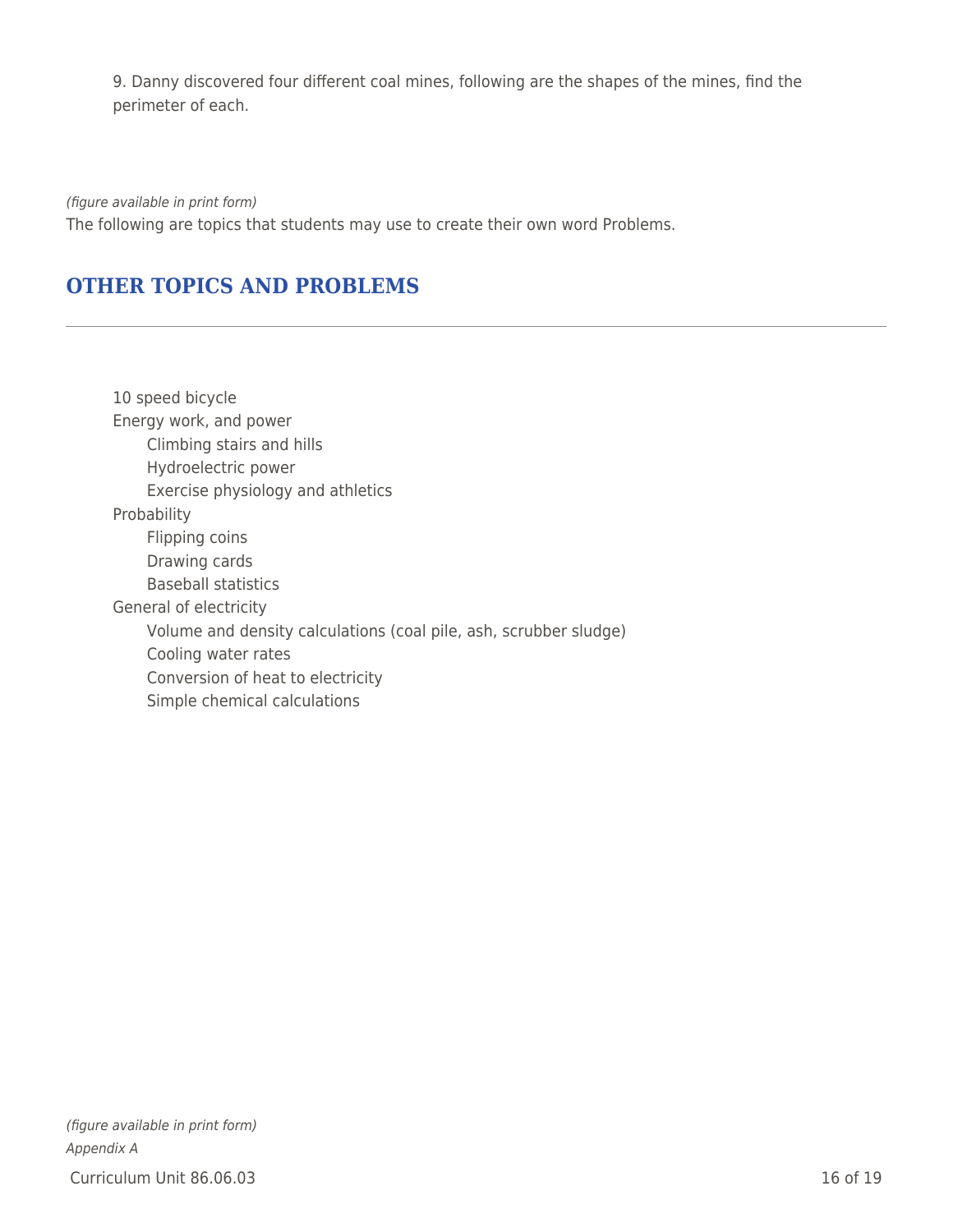(figure available in print form) Appendix B (figure available in print form) Appendix C (figure available in print form) Appendix D (figure available in print form) Appendix E (figure available in print form) Appendix F (figure available in print form) Appendix G Quiz #1 (figure available in print form) Quiz #2 (figure available in print form) Quiz #3 (figure available in print form) Quiz #4 (figure available in print form) Quiz #5 (figure available in print form)

### **RESOURCE LIST**

| <b>Educational Services</b>    |
|--------------------------------|
| United Illuminating            |
| 80 Temple Street               |
| New Haven, CT                  |
| #787-4296                      |
| William S. Murphy, Coordinator |
| <b>Educational Services</b>    |
| Meri Shine, Specialist         |
| <b>Educational Services</b>    |
| Theodore E. Catyanle, Manager  |
| <b>Educational Services</b>    |
|                                |

Curriculum Unit 86.06.03 17 of 19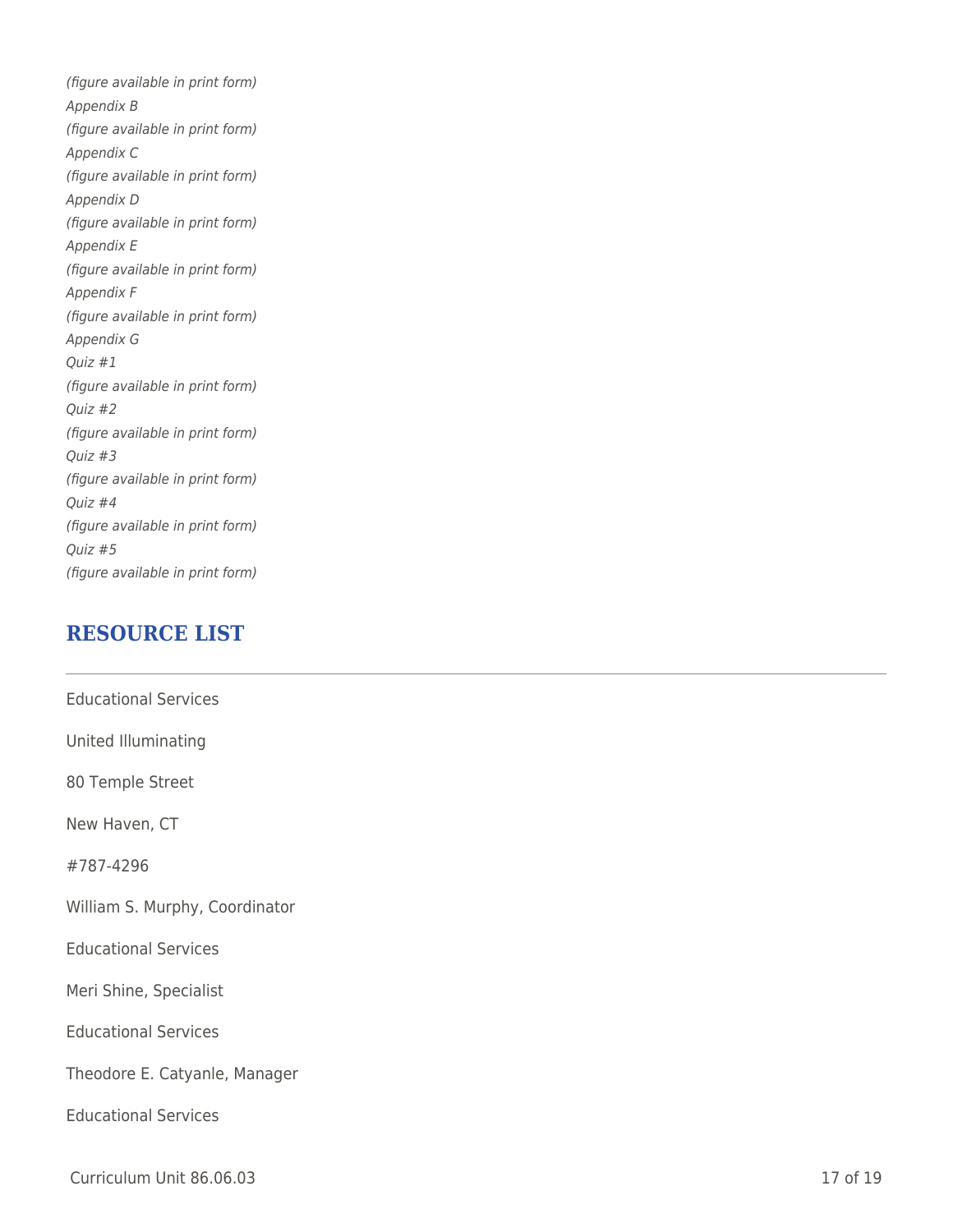Bridgeport Harbor Station (UI)

Kathleen Shanley

Bridgeport, CT

#368-3441

Dr. Charles Walker

307 Mason Laboratory

9 Hillhouse Avenue

New Haven, CT

#436-3725

Gregory Wilson

Millstone Energy Center

278 Main Street

Niantic, Connecticut

#203-447-1791

Education Division

National Coal Association

1130 17th Street N.W.

Washington, DC 20036

QUIZZES 1-5 National Coal Association

### **READING LIST FOR STUDENTS**

Davis, Berthan and Whitfield, Susan, The Coal Question . Franklin Watts, New York, 1982.

They address questions presented concerning energy crisis.

Lenski, Lois, Coal Camp Girl . J.B. Lippincott Company, Philadelphia, 1959.

The coal miners life, they love it, yet they hate it, but can't live without it.

Lothren, Marion, Buried Treasure . Coward-McCann Inc., New York, 1945.

Curriculum Unit 86.06.03 18 of 19